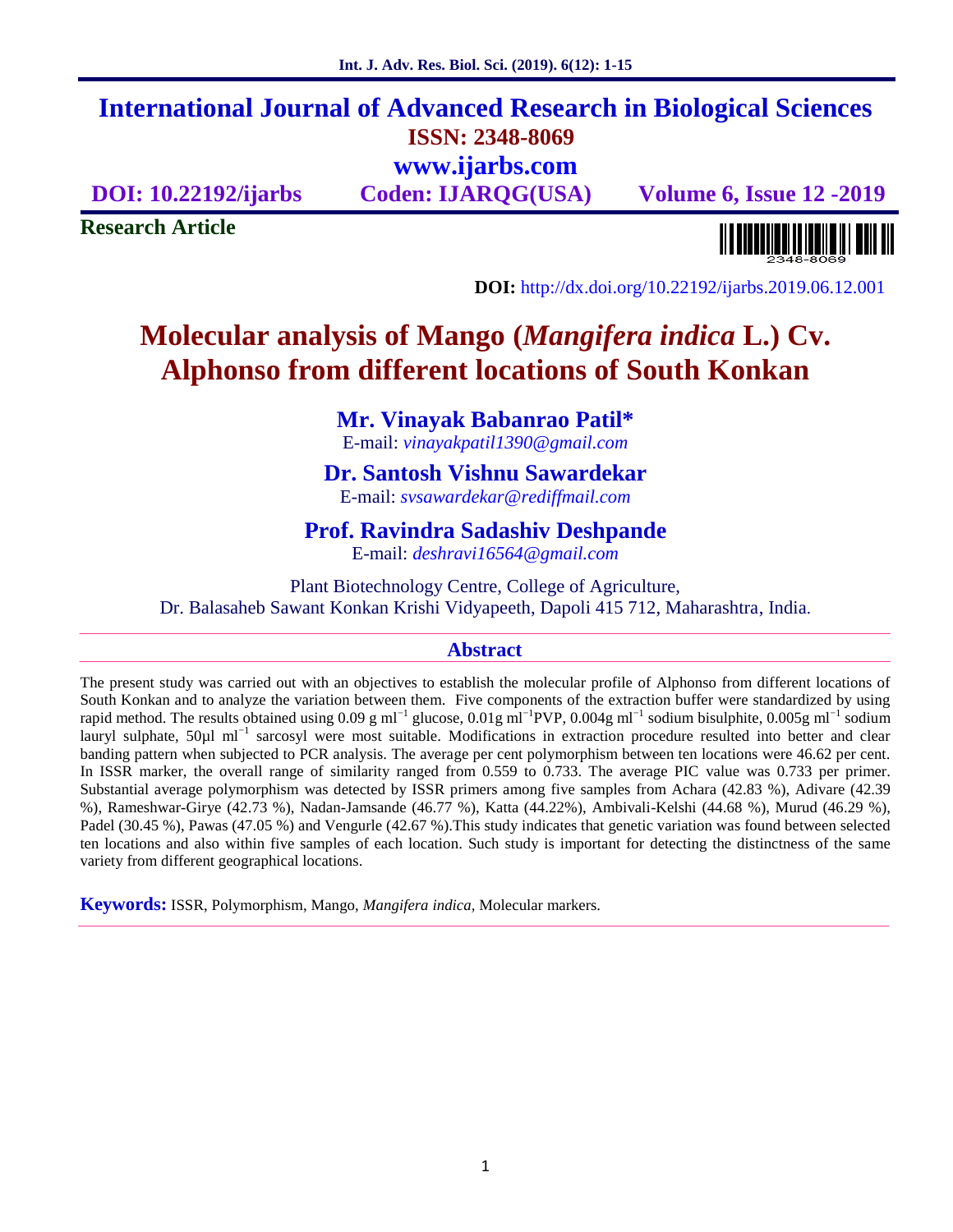# **Introduction**

Mango (*Mangifera indica* L., Family: Anacardiaceae*,* Chromosome number:  $2n = 40$ ) is one of the oldest and most important tropical fruits worldwide. It is rightly known as 'King of fruits' owing to its nutritional richness, unique taste, and pleasant aroma. It is also considered as 'National fruit of India'. It originated in the South East Asian or Indo-Burma Region and has been cultivated for 4000 years in India (Mukherjee, 1953; Kostermans and Bompard, 1993). It is cross pollinated and exhibits high levels of genetic variation among cultivars. Genetic variation within a single variety of mango would be detrimental to its economic value.

The molecular analysis is an important for mango improvement programs and management of genetic resources. In mango growing regions, breeding attempts are always in progress for creating better cultivars. The main objectives of mango breeding aimed to improve both plant and fruit characteristics such as dwarf trees, profuse and regular bearing, good fruit size and edible quality, less fibers, attractive peel and pulp color, diseases resistance and long storage life (Usman *et al.*, 2001). Precise information is needed for carrying out efficient breeding programs. In order to analyze molecular makeup in Alphonso, PCR-based DNA markers are among the best tool. Unlike the agronomic and morphological characteristics, the molecular markers are not subjected to the environmental effect.

Inter Simple Sequence Repeats or ISSR have been proven useful for detecting genetic polymorphisms among accessions by generating a large number of markers that target multiple microsatellite loci

Int. J. Adv. Res. Biol. Sci. distributed across the genome. ISSR are often used because of their capability of reproducibility, with no gene sequence information, and prior genetic studies are required for the analysis. ISSR markers have been reported to undertake the assessment of genetic diversity of mango genotypes (Pandit *et al*., 2007).

> In Konkan, Deogad Alphonso (Hapus) has signature characteristics like the aroma, no fiber and sweet taste. These characteristics are ascribed to geographical conditions of Deogad and not observed in varieties grown elsewhere. As we move from South Konkan to North Konkan, Alphonso differ in taste. Very few research has been done on phenotypic characters of Alphonso of South Konkan and other region of Konkan. But the genotypic information of Alphonso is lacking.

> On account of this, experiment was conducted with the following objectives:

- 1. To establish Alphonso mango genotype profiles through ISSR markers.
- 2. To analyze genetic variability of Alphonso mango through ISSR marker.

# **Materials and Methods**

## **Plant material:**

For the present study, the experimental study leaf samples of the mango cultivar Alphonso were collected from the following different locations (5 samples from each location) and mentioned in Table 1.

| Sr.<br>No. | Name of farmer & Location      | <b>Sample</b><br>No. | <b>North</b><br>Latitude | East<br>Longitude |
|------------|--------------------------------|----------------------|--------------------------|-------------------|
| 1.         | Dr. Vishwas Ashok Kelkar       | K1                   | 17°90'78.12"             | 73°08'04.91"      |
|            | Ambivali–Kelshi                | K <sub>2</sub>       | $17^{\circ}90'82.41"$    | 73°08′04.52″      |
|            | Tal. Dapoli<br>Dist. Ratnagiri | K <sub>3</sub>       | 17°90'78.64"             | 73°08'18.14"      |
|            |                                | K <sub>4</sub>       | 17°90'78.65"             | 73°08'17.74"      |
|            |                                | K <sub>5</sub>       | $17^{\circ}90'78.57"$    | 73°08'17.41"      |

## **Table 1: Details of 50 leaf samples used in the study.**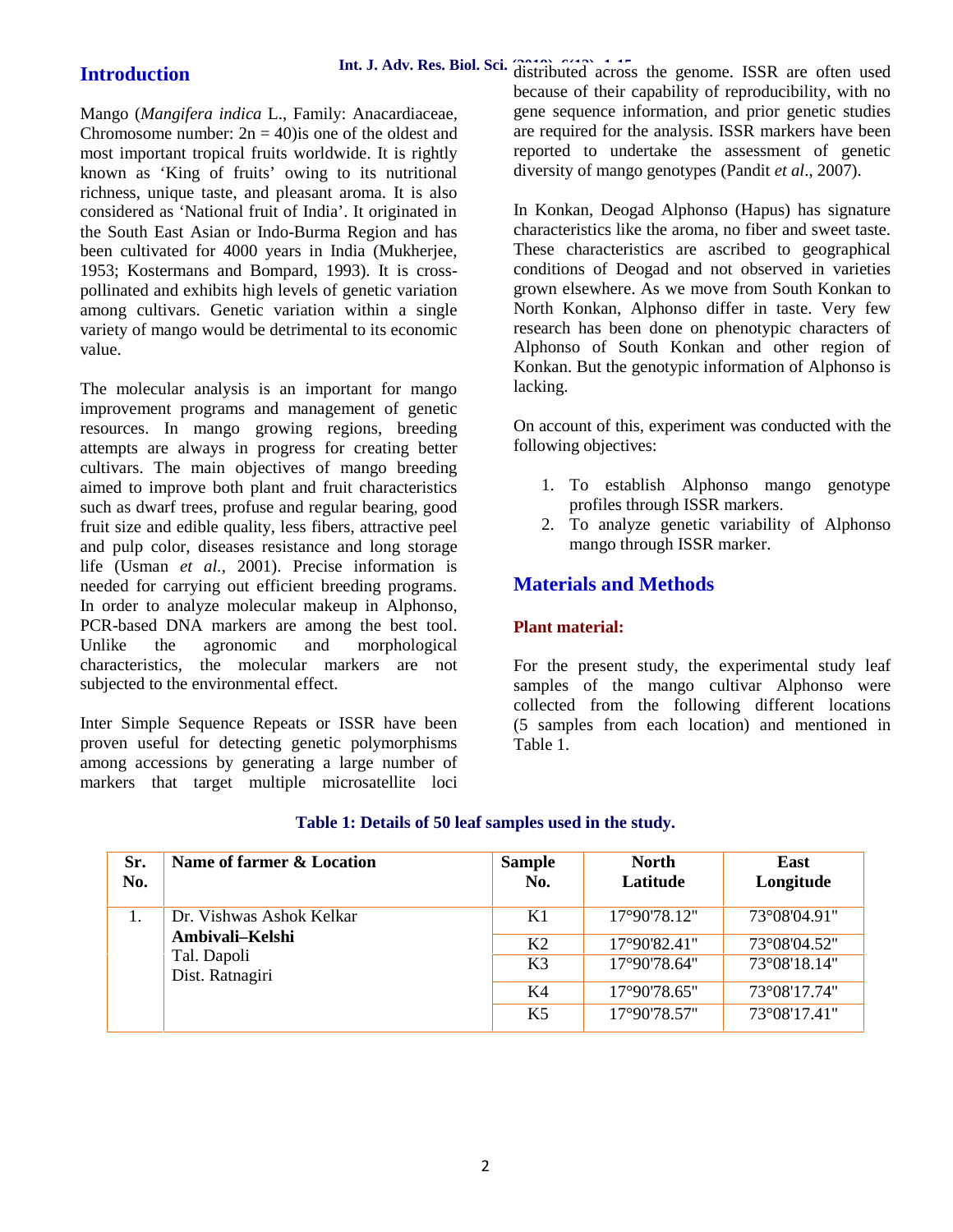| 2.  | Dr. Makrand Shrinivas Joshi                     | M1             | 17°77'31.62" | 73°11'89.24" |
|-----|-------------------------------------------------|----------------|--------------|--------------|
|     | <b>Murud</b>                                    | M <sub>2</sub> | 17°77'35.80" | 73°11'97.96" |
|     | Tal. Dapoli                                     | M <sub>3</sub> | 17°46'60.96" | 73°90'52.46" |
|     | Dist. Ratnagiri                                 | M4             | 17°46'80.51" | 73°75'52.62" |
|     |                                                 | M <sub>5</sub> | 17°46'20.41" | 73°71'60.42" |
| 3.  | Mr. Sunil Godbole                               | P <sub>1</sub> | 16°52'55.74" | 73°19'21.52" |
|     | Pawas                                           | P2             | 16°53'15.68" | 73°19'80.76" |
|     | Tal. Ratnagiri                                  | P <sub>3</sub> | 16°52'56.01" | 73°19'23.26" |
|     | Dist. Ratnagiri                                 | P4             | 16°52'56.51" | 73°19'23.66" |
|     |                                                 | P <sub>5</sub> | 16°52'56.18" | 73°19'21.04" |
| 4.  | Mr. Surendra Shridhar Karekar                   | A <sub>1</sub> | 16°43'12.43" | 73°20'38.56" |
|     | <b>Adivare</b>                                  | A2             | 16°43'12.26" | 73°20'39.40" |
|     | Tal. Rajapur                                    | A <sub>3</sub> | 16°43'12.48" | 73°21'80.15" |
|     | Dist. Ratnagiri                                 | A <sub>4</sub> | 16°43'10.95" | 73°20'40.33" |
|     |                                                 | A <sub>5</sub> | 16°43'11.21" | 73°20'40.33" |
| 5.  | Mango Research Sub Centre, Rameshwar-           | G1             | 16°31'40.51" | 73°20'43.10" |
|     | Girye                                           | G2             | 16°31'40.39" | 73°20'12.44" |
|     | Tal. Deogad                                     | G <sub>3</sub> | 16°31'39.71" | 73°20'44.78" |
|     | Dist. Sindhudurg.                               | G <sub>4</sub> | 16°31'39.48" | 73°20'45.44" |
|     | Dr. B. S. K. K. V. Dapoli.                      | G <sub>5</sub> | 16°31'39.84" | 73°20'45.33" |
| 6.  | Mr. Kiran Manohar Marathe                       | D1             | 16°28'22.10" | 73°23'40.42" |
|     | Padel                                           | D2             | 16°28'41.79" | 73°22'34.36" |
|     | Tal. Deogad                                     | D <sub>3</sub> | 16°28'21.98" | 73°23'40.08" |
|     | Dist. Sindhudurg.                               | D <sub>4</sub> | 16°28'21.79" | 73°23'40.78" |
|     |                                                 | D <sub>5</sub> | 16°28'21.79" | 73°23'40.74" |
| 7.  | Mr. Prasanna Gogate                             | J1             | 16°26'30.54" | 73°24'60.80" |
|     | Nadan-Jamsande                                  | J2             | 16°26'29.45" | 73°26'62.70" |
|     | Tal. Deogad                                     | J3             | 16°26'30.23" | 73°24'61.12" |
|     | Dist. Sindhudurg.                               | J4             | 16°26'31.56" | 73°24'61.43" |
|     |                                                 | J5             | 16°26'30.75" | 73°24'61.69" |
| 8.  | Mr. Mahesh Madhukar Rane                        | C <sub>1</sub> | 16°12'44.12" | 73°28'51.45" |
|     | Achara                                          | C <sub>2</sub> | 16°12'51.46" | 73°28'50.23" |
|     | Tal. Malvan                                     | C <sub>3</sub> | 16°12'36.63" | 73°28'53.66" |
|     | Dist. Sindhudurg.                               | C <sub>4</sub> | 16°12'51.23" | 73°28'53.81" |
|     |                                                 | C <sub>5</sub> | 16°12'51.79" | 73°28'52.92" |
| 9.  | Regional Fruit Research Station (RFRS),         | V <sub>1</sub> | 15°52'48.85" | 73°38'66.12" |
|     | Vengurle.                                       | V <sub>2</sub> | 15°52'60.64" | 73°38'59.53" |
|     | Tal. Vengurle                                   | V <sub>3</sub> | 15°52'55.19" | 73°38'48.87" |
|     | Dist. Sindhudurg.<br>Dr. B. S. K. K. V. Dapoli. | V4             | 15°52'36.20" | 73°38'87.66" |
|     |                                                 | V <sub>5</sub> | 15°52'72.43" | 73°38'59.90" |
| 10. | Mr. Satish Wanjari                              | L1             | 15°52'21.55" | 73°39'29.55" |
|     | Katta                                           | L2             | 15°52'20.33" | 73°39'33.28" |
|     | Tal. Malvan                                     | L <sub>3</sub> | 15°52'20.45" | 73°39'54.92" |
|     | Dist. Sindhudurg.                               | L4             | 15°52'23.91" | 73°39'33.50" |
|     |                                                 | L <sub>5</sub> | 15°52'20.42" | 73°39'31.74" |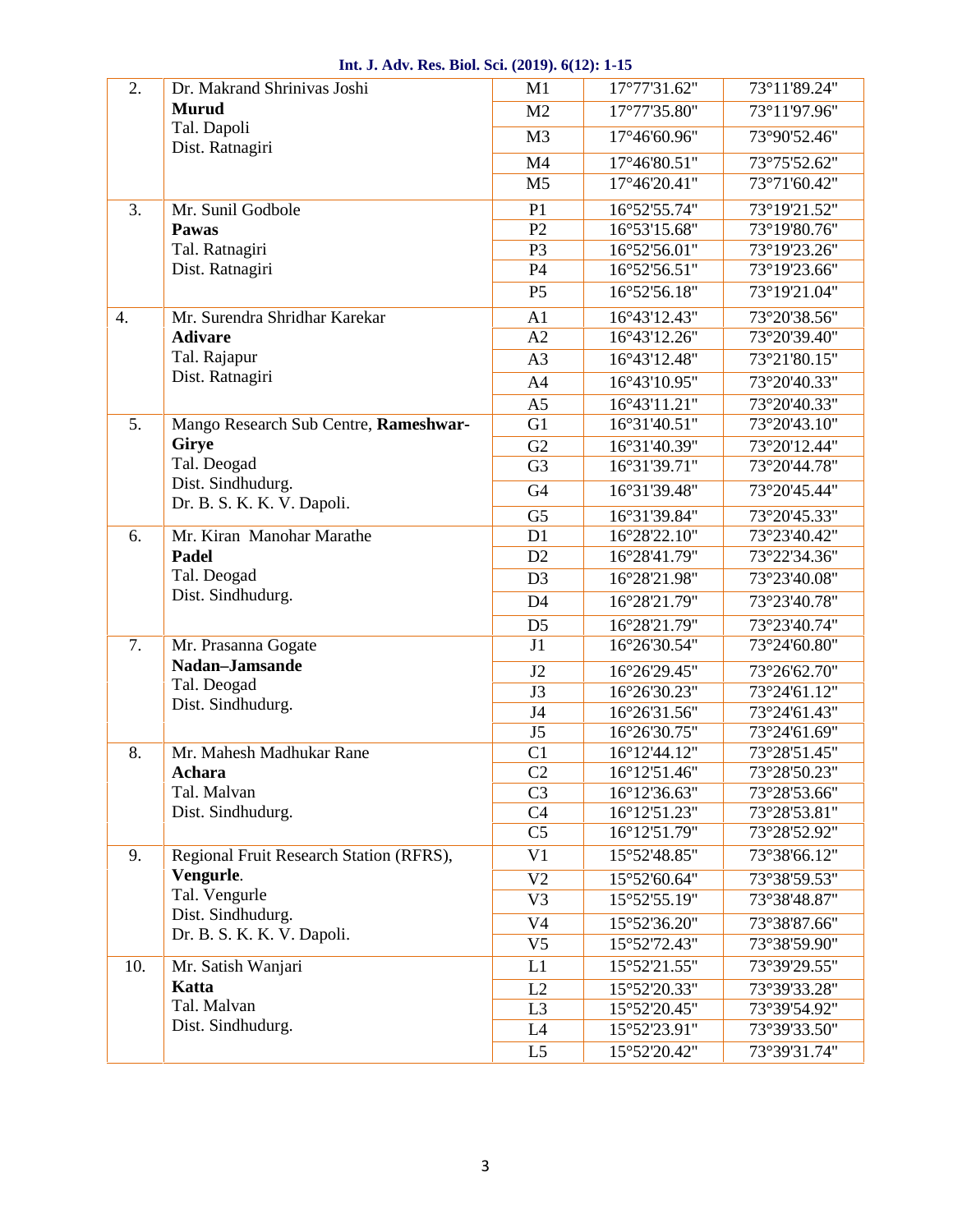All leaf samples were frozen in ice bags for transportation to the laboratory and subsequently stored at below 0°C until processed.

## **DNA Extraction**

DNA was isolated following the protocol of Doyle and Doyle (1990) with slight modifications. Three different solutions  $(T_1, T_2, \text{ and } T_3)$  were tested to extract mango leaf DNA (Table 2). The young newly emerged leaf samples (0.2 g each) were collected to extract genomic DNA and sterilized with 70% ethanol to avoid the contamination. RNA was removed by treatment with 100  $\mu$ g ml<sup>-1</sup> RNase (Merck Pvt. Ltd., Mumbai, India). The size range and concentration of genomic DNA in each sample was determined after electrophoresis using a standard DNA ladder (100 bp) in 0.8% (w/v) Agarose gel and by comparing the intensity of staining with 10 mg ml<sup> $-1$ </sup> Ethidium bromide.

|               |  |  | Table 2. Chemical composition of the three extraction solutions $T_1$ – $T_3$ used to isolate genomic DNA from |
|---------------|--|--|----------------------------------------------------------------------------------------------------------------|
| mango leaves. |  |  |                                                                                                                |

| Sr.<br>No. | <b>Components</b>                                             | $\mathbf{T}_1$                   | $\mathbf{T}_2$             | $\mathbf{T}_3$                   |
|------------|---------------------------------------------------------------|----------------------------------|----------------------------|----------------------------------|
| 1.         | Glucose                                                       | $0.08 \text{ g} \text{ ml}^{-1}$ | $0.09g$ ml <sup>-1</sup>   | $0.10 \text{ g} \text{ ml}^{-1}$ |
| 2.         | <b>PVP</b>                                                    | $0.005$ g ml <sup>-1</sup>       | $0.01$ g ml <sup>-1</sup>  | $0.015$ g ml <sup>-1</sup>       |
| 3.         | Sodium Bisulphite                                             | $0.003$ g ml <sup>-1</sup>       | $0.004$ g ml <sup>-1</sup> | $0.005$ g ml <sup>-1</sup>       |
| 4.         | Sodium Lauryl Sulphate                                        | $0.004$ g ml <sup>-1</sup>       | $0.005$ g ml <sup>-1</sup> | $0.006$ g ml <sup>-1</sup>       |
| 5.         | Sarcosyl $(5%)$                                               | $40 \mu 1 \text{ ml}^{-1}$       | $50 \mu 1 \text{ ml}^{-1}$ | $60\mu$ l ml <sup>-1</sup>       |
| 6.         | Working buffer (Tris-HCl 200 mM, EDTA<br>25 mM & NaCl 250 mM) | $10 \text{ ml}$                  | $10 \text{ ml}$            | 10 <sub>ml</sub>                 |

### **PCR amplification**

The extracted DNA from all the samples was in varying concentrations. While preparing the working DNA for primer amplification all samples were diluted in such a manner as detailed in Table 3, so as it maintains the DNA content in all the samples in similar concentration.

| Table 3: Sample wise dilution of the extracted DNA |  |
|----------------------------------------------------|--|
|----------------------------------------------------|--|

| Sr. No. | <b>Dilution Ratio</b> | Quantity of $DNA(\mu l)$ | Quantity of $D/W(\mu l)$ |
|---------|-----------------------|--------------------------|--------------------------|
|         | 1:10                  |                          | 10                       |
| 2.      | 1:20                  |                          | 20                       |
| 3.      | 1:30                  |                          | 30                       |
|         | 1:40                  |                          | 40                       |
| 5.      | 1:50                  |                          | 50                       |
| 6.      | 1:60                  |                          | 60                       |
|         | 1:70                  |                          | 70                       |
| 8.      | 1:80                  |                          | 80                       |
|         | 1:90                  |                          | 90                       |
| 10.     | 1:100                 |                          | 100                      |

Sixteen inter-simple sequence repeat (ISSR) markers, composed of short, pre-defined tandem repeat sequences with an anchor sequence, and representing different di- and tri-nucleotide microsatellites were used for PCR amplification. The ISSR markers were used for molecular analysis of mango between ten selected locations and within each location also. A PCR protocol was standardized for all 16 ISSR

markers. Each 20 µl PCR contained 40 ng template DNA, 2.5 µl of 10X PCR buffer, 0.5 µl of 25 mM MgCl<sub>2</sub> (Bangalore Genei Pvt. Ltd., Banglaore.), 1 µl of 10 mM dNTPs (HiMedia Laboratories Pvt. Ltd.), 10 pmol of each ISSR primer (Bioresource Biotech Pvt. Ltd., Pune, India) and 3.0 units of *Taq* polymerase (HiMedia Laboratories Pvt. Ltd.).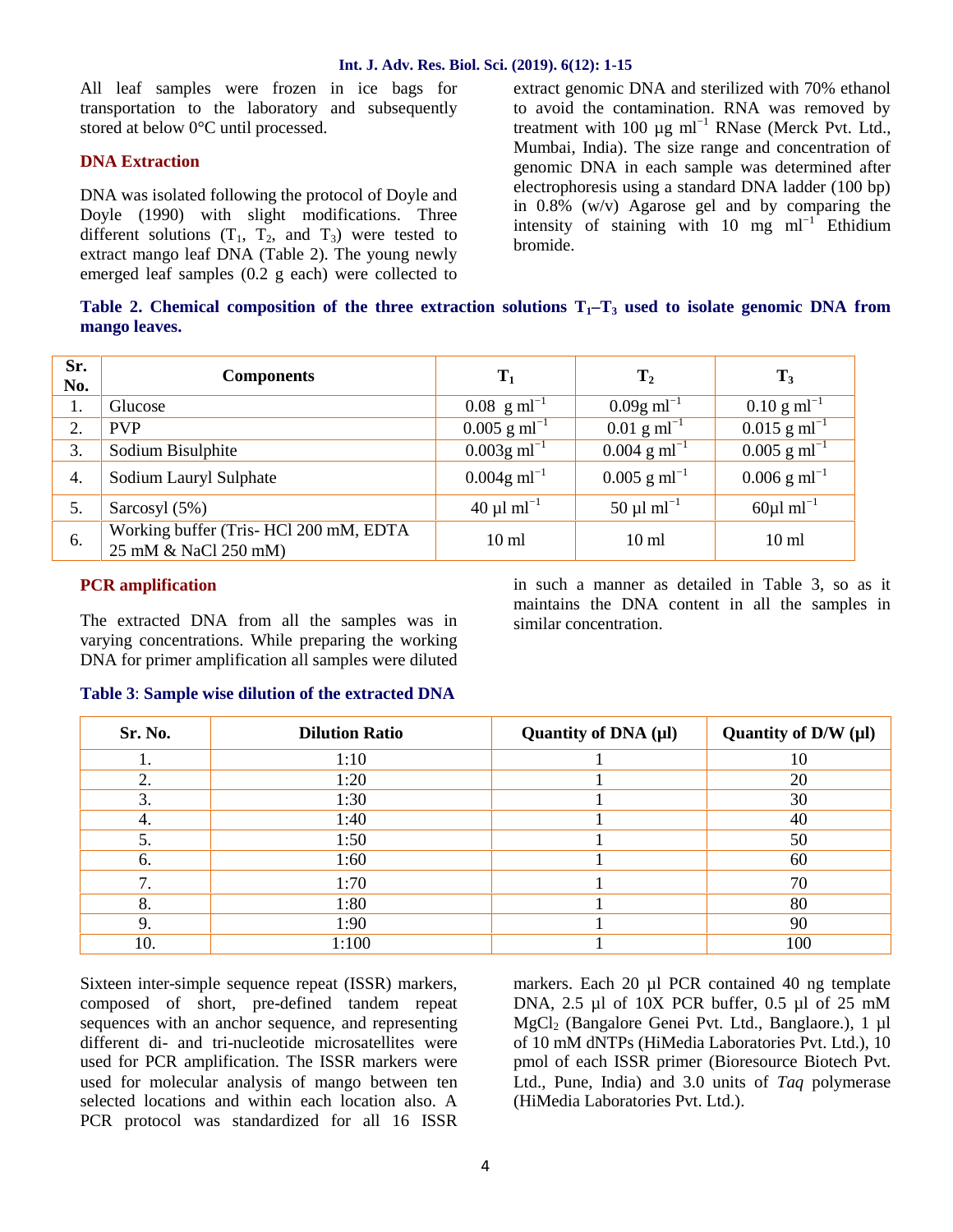Thermal profiles were standardized for each ISSR primer based on its melting temperature using a Master Cycler 2231 gradient-PCR machine (Eppendorf, Hamburg, Germany). The standard annealing temperatures of all ISSR primers are given in Table 4**.**

### **Table 4: Sequences and annealing temperatures of the 16 ISSR primers used in this study**

|                | <b>Primer sequence</b>  | <b>Temp. Range</b> | <b>Standardized</b><br>Annealing temp. $(^0C)$ | <b>GC</b><br>Content(% |
|----------------|-------------------------|--------------------|------------------------------------------------|------------------------|
| <b>Primer</b>  | $(5' - 3')$             | $(^0C)$            |                                                |                        |
| <b>UBC 811</b> | GAG AGA GAG AGA GAG AC  | $40 - 50$          | 43.4                                           | 52.9                   |
| <b>UBC 812</b> | GAG AGA GAG AGA GAG AC  | 45-55              | 52.0                                           | 52.9                   |
| <b>UBC-815</b> | CTC TCT CTC TCT CTC TG  | $40 - 50$          | 49.5                                           | 52.9                   |
| <b>UBC-817</b> | CAC ACA CAC ACA CAC AA  | $40 - 50$          | 47.0                                           | 47.1                   |
| <b>UBC-818</b> | CAC ACA CAC ACA CAC AG  | $45 - 55$          | 47.9                                           | 52.9                   |
| <b>UBC-834</b> | AGA GAG AGA GAG AGA GT  | 45-55              | 50.4                                           | 50.0                   |
| <b>UBC-853</b> | TCT CTC TCT CTC TCT CRT | 45-55              | 54.5                                           | 50.0                   |
| <b>UBC-854</b> | TCT CTC TCT CTC TCT CRG | 45-55              | 54.8                                           | 55.5                   |
| <b>UBC-857</b> | ACA CAC ACA CAC ACA CCG | $45 - 55$          | 51.7                                           | 55.5                   |
| <b>UBC-876</b> | GAT AGA TAG ACA GAC A   | $40 - 50$          | 40.0                                           | 37.5                   |
| <b>UBC-881</b> | GGG TGG GGT GGG GTG     | $45 - 55$          | 50.0                                           | 66.6                   |
| <b>UBC-884</b> | HBH AGA GAG AGA GAG AG  | $40 - 50$          | 40.0                                           | 47.1                   |
| <b>UBC-885</b> | HBH AGA GAG AGA GAG AG  | $40 - 50$          | 40.7                                           | 52.9                   |
| <b>UBC-886</b> | VDV CTC TCT CTC TCT CT  | $45 - 55$          | 51.4                                           | 52.9                   |
| <b>UBC-889</b> | DBD ACA CAC ACA CAC AC  | $45 - 55$          | 47.0                                           | 47.1                   |
| <b>UBC-891</b> | AGA TGT GTG TGT GTG TG  | $45 - 55$          | 50.0                                           | 47.1                   |

 $*$  B = C, G, T; H = A, C, T; V = A, C, G; and D = A, G, T.

The PCR-amplified products were separated by electrophoresis in 2% (w/v) agarose gels at 110 V. The agarose gel was stained with 10 mg ml<sup>-1</sup> ethidium bromide and photographed under UV light using Pentax K 312 nm camera. The images of gel were also taken by the documentation systems (Uvi-Tech. Fire reader, Cambridge, England) and the data were stored for further analysis.

### **Data Analysis**

ISSR markers across the 50 samples were scored for their presence (1) or absence (0) of bands for each primer. The binary data so generated was used to estimate the levels of polymorphism by dividing the number of polymorphic bands by the total number of scored bands. Jaccard's similarity coefficients for each

pairwise comparison between samples were calculated and similarity co-efficient matrix was generated. This matrix was subjected to unweighted pair group method with arithmetic mean (UPGMA) to construct a dendrogram (Padwale, 2012). The similarity co efficient analysis and dendrogram construction were carried out by using MVSP-A Multivariate Statistical Package-5785 (Version 3.1). Cluster analysis was performed from the similarity matrix using Jaccard's similarity coefficients. Based on the ISSR banding patterns obtained, polymorphism percentages were calculated for the different primers.

Polymorphic information content (PIC) value were calculated as per formula developed by Powell *et al.,* (1996).

$$
\mathbf{PIC}=1-\mathbf{P_{ij}}^2
$$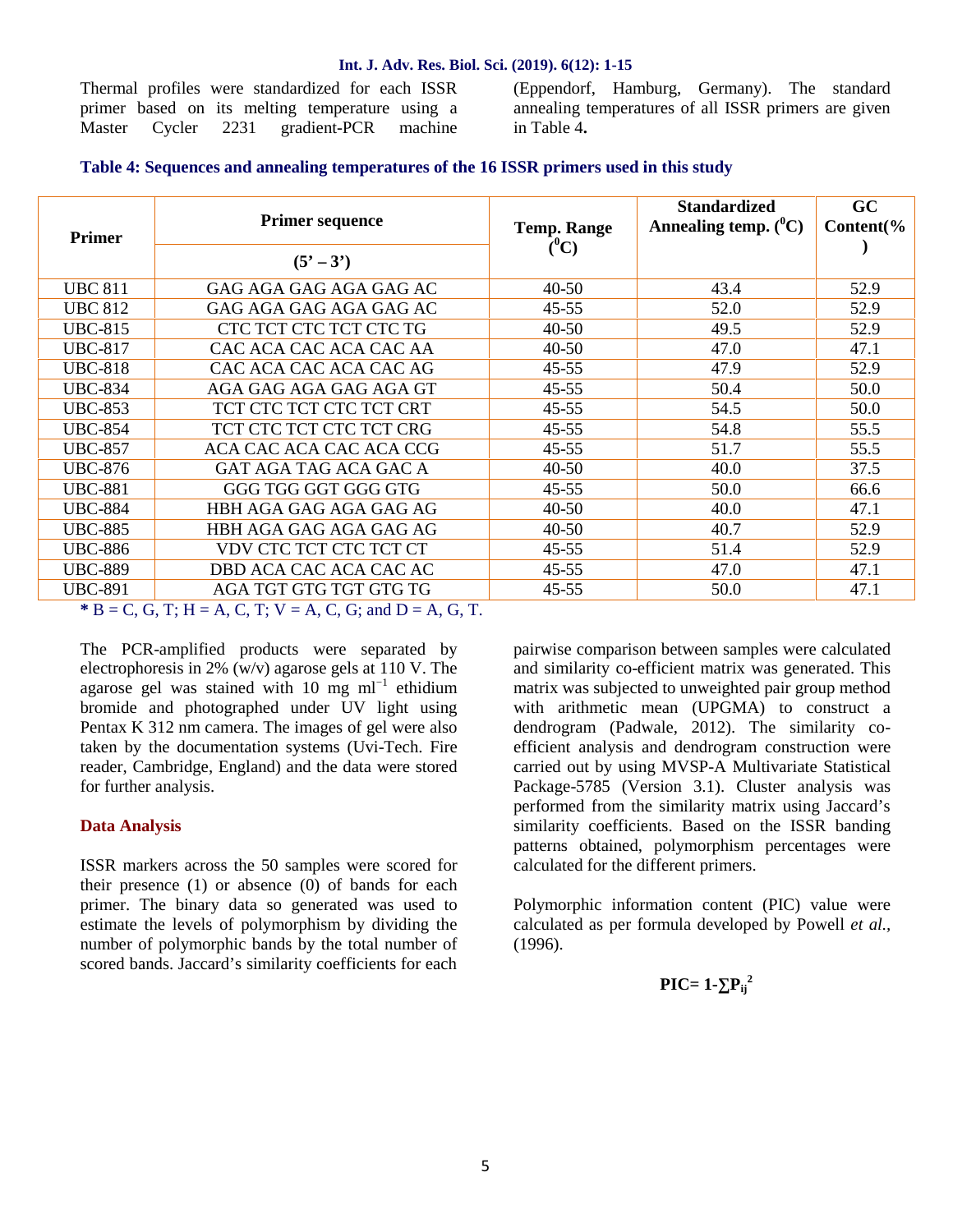# **Results and Discussion**

The isolation of good quality deoxyribonucleic acid (DNA) is the pre-requisite for molecular research. Mango leaves contain high levels of polysaccharides, polyphenols, proteins, tannins and other secondary metabolites, whose presence can inhibit advanced molecular research from extracted genomic DNA (Uddin *et al*., 2014). Therefore, there was a need to establish the protocol for DNA extraction from mango leaf samples to yield high concentrations of good quality DNA was suitable for polymerase chain reaction (PCR) applications. Total of 50 samples were selected for extraction of genomic DNA from Alphonso samples which were labeled in order from K1 to L5. DNA was isolated from young tender leaves of each Alphonso sample using the rapid protocol of Doyle and Doyle (1990), with slight modifications in buffer composition and concentration. Various concentrations of glucose, polyvinylpyrrolidone (PVP), and sodium lauryl sulphate (SLS), were tested (Table 2). A combination of 0.09 g ml<sup>-1</sup> glucose, 0.01 g ml<sup>-1</sup> PVP, 0.004 g ml<sup>-1</sup> sodium bisulphite, 0.005 g ml<sup>-1</sup> SLS, and 50  $\mu$ 1 ml<sup>-1</sup> sarcosyl produced the highest yields and best quantity DNA without any contamination of polysaccharides and phenolic compounds also and showed clear DNA bands.The clear DNA bands observed in gel photograph revealed that the sample size of 0.2-0.3g was suitable, as it reduces the content of mucilage, which hampers the quality of DNA. A similar quantity of leaf sample were used by Uddin *et al.*, (2014).

The clear banding pattern was observed with 1 μl of diluted crude extract. This quantity given 40 ng of template DNA for reaction. Padmalatha and Prasad (2006) observed the clarity of bands with 1 μl of template DNA, and there was the presence of smearing at higher concentrations of the DNA template, which affected the repeatability; there was an absence of amplification with lower concentration.

# **Marker analysis**

Molecular markers for assessment of genetic variation in plant have shown many advantages. They are neutral, not related to age and tissue type, and not influenced by the environmental conditions, have feasibility and lower costs, and are more informative than morphological markers (Ariffin *et al.*, 2015). The molecular markers are capable for detection of differences in the genetic information carried by the different individuals. Therefore, these markers are powerful tools in genotype identification or Among these, Inter Simple Sequence Repeat (ISSR) offer greater probability than any other PCR marker system in the repeat regions of the genome, which are the most potent regions for producing cultivar-specific markers. This is also the attribute of ISSRs, which renders them useful as a supplementary system to any of the random, dominant marker systems (Pandit *et al*., 2007).

# **Polymorphic Information Content (PIC):**

Markers that have the ability to detect high number of discernable alleles are the suitable marker for molecular characterization and genetic diversity analysis. The polymorphism information content (PIC) value of each marker, which can be evaluated on the basis of its alleles, varied greatly for all tested ISSR loci. The PIC expresses the discriminating power of the locus taking into account not only the number of alleles that are expressed, but also their relative frequencies and frequency of alleles per locus (Samant *et al*., 2010). The PIC values calculated for the 16 ISSR primers. In this present study the highest PIC value produced by the primer UBC-876 (0.884).The ISSR profile of primer UBC-876 showed that the fragment having size 0.612 Kb was absent in sample C1, C2 and C4. Also sample C3 and A1 from Adivare were not displayed any fragment having size more than 1.9 Kb. Absence of such fragments in particular sample were shown by arrow (Fig. 1). The lowest PIC value given by the primer UBC-891 (0.00). The primer UBC-891 produced monomorphic banding pattern in all samples (Fig. 2). Average polymorphic information content was 0.733 among the all 50 samples of Alphonso. These results are conformation with Gajera *et al*., (2011) that is the PIC value was ranged from 0.138 to 0.398 across 20 mango genotypes. Also the primer UBC-886 showed higher polymorphism percentage. This primer showed absence of two fragments in sample G1 from Rameshwar-Giryeat 1.1 Kb and 2.0 Kb also in sample J1 and J2 from Nadan-Jamsande at 1.8 -1.9 Kb(Fig. 3).

The higher PIC value indicated the informativeness of the primer. Hence the primer UBC-876, UBC-886, UBC-818 and UBC-881 can use in future studies in the field of taxonomical and genetic resource management.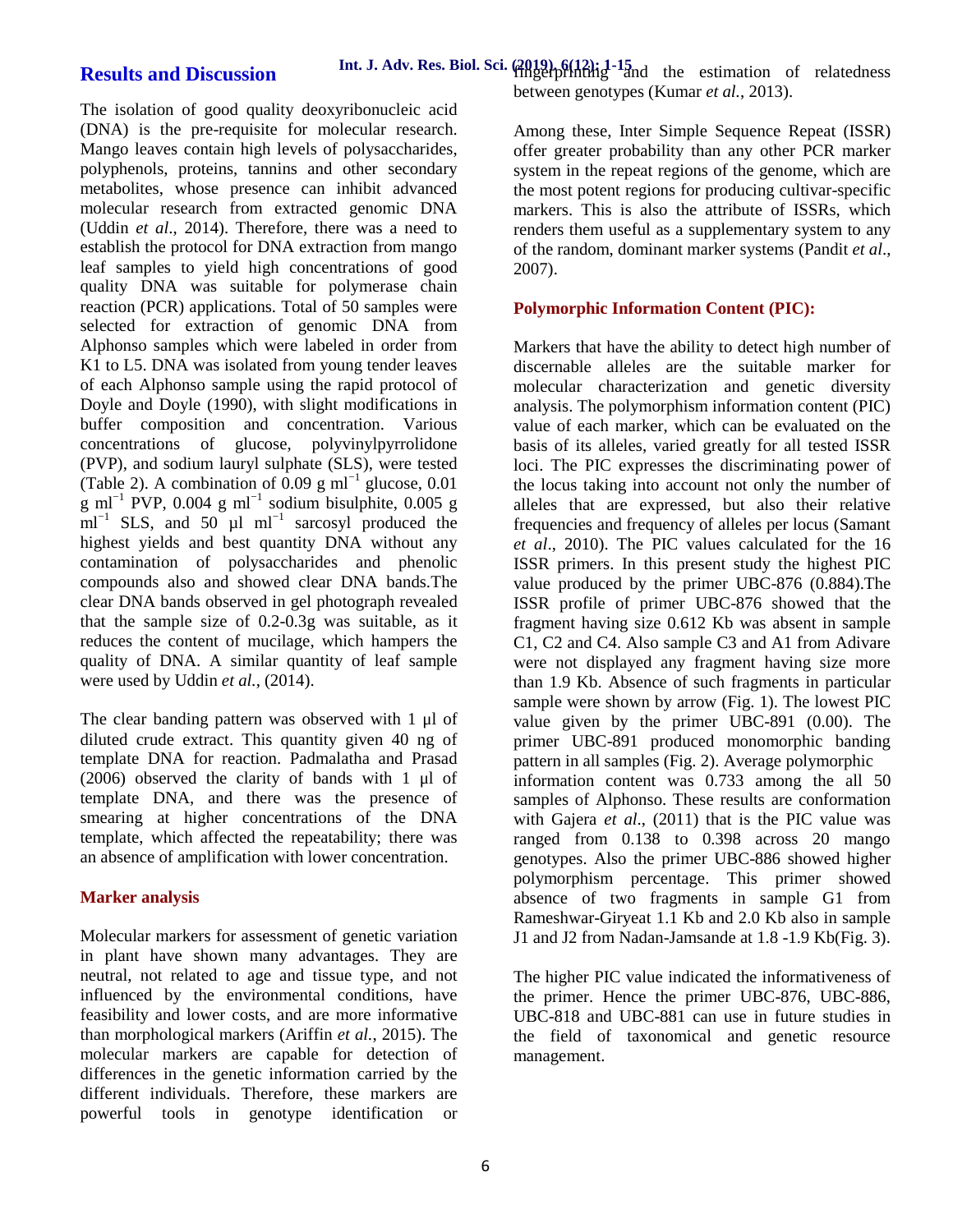

**Fig. 1**: Primer: UBC-876 Annealing temperature: 40˚C L: DNA ladder (100-3000 bp) C: - Samples collected from Achara (C1, C2, C3, C4 and C5) A:-Samples collected from Adivare (A1, A2, A3, A4 and A5)



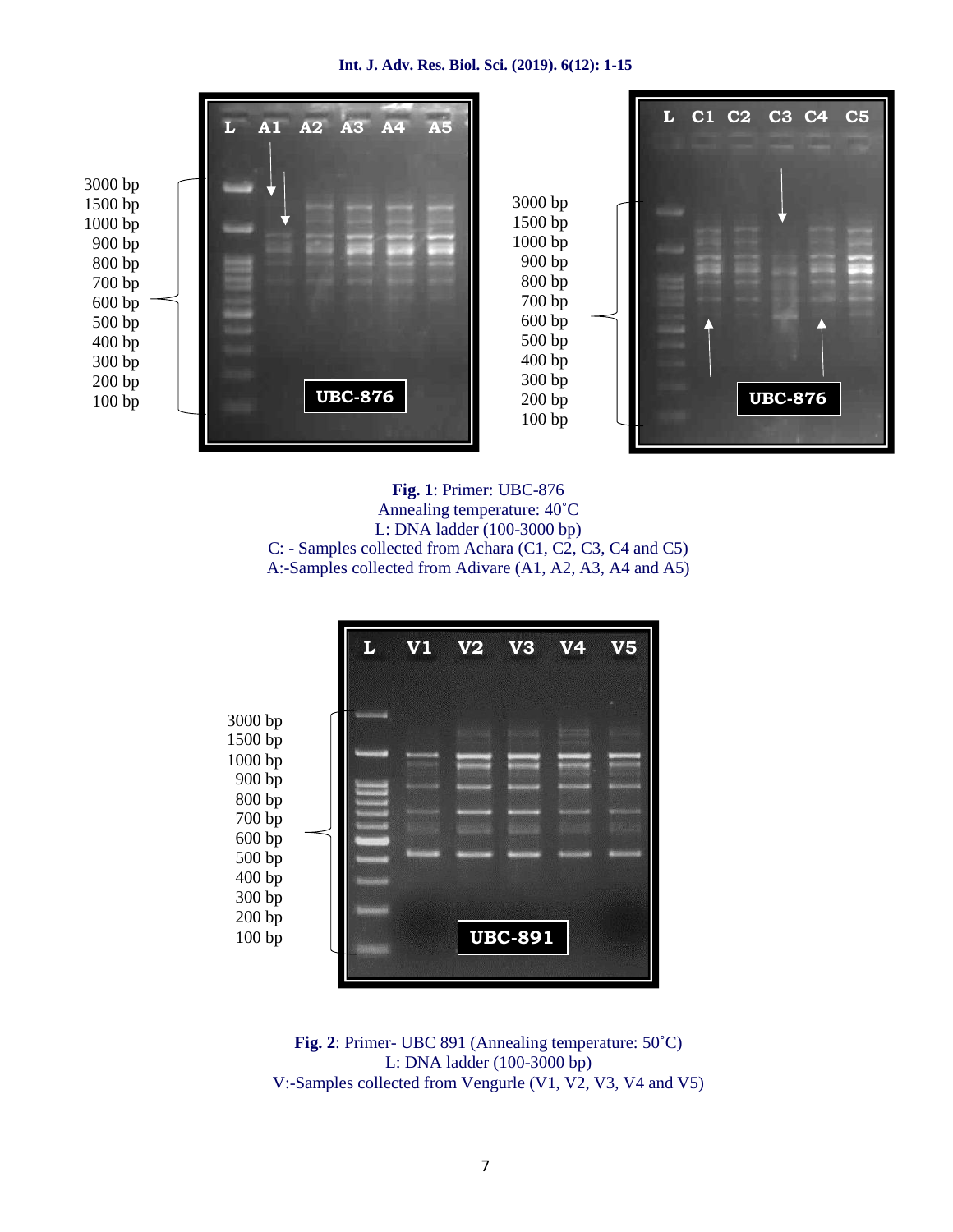

**Fig. 3:** Primer- UBC 886Annealing temperature: 51.4˚C L: DNA ladder (100-3000 bp) G: - Samples collected from Rameshwar-Girye (G1, G2, G3, G4 and G5) J:-Samples collected from Nadan-Jamsande (J1, J2, J3, J4, and J5)

### **Marker Analysis between selected 10 locations**

Sample number C1, A1, G1, J1, L1, K1, M1, D1, P1 and V1 was taken individually to characterize and to assess the genetic variation present in between selected 10 locations by using 16 ISSR primers. A total of 746 scorable DNA fragments were produced and among them 326 DNA fragments were found to be polymorphic in between these ten samples of Alphonso. Pandit *et al*., (2007) reported the genetic diversity between 71 mango genotypes with 33 ISSR primers yielded total 420 scorable bands on amplification. The average per cent polymorphism across the 16 primers in between ten selected locations found to be 46.62 per cent which is higher than those obtained in between population studies of mango (42.86 % by Kheshin *et al*., 2016). The product size ranged from 320 bp to 2891 bp is somewhat similar with the result of Kheshin *et al*., 2016 (326 bp to 3125 bp). The overall range of the similarity in between ten selected locations of Alphonso was 0.559-0.733 is less than result of Kheshin *et al*., 2016 (0.83-0.95). In the present study some fragments were uniquely identified or absent in some of the locations. These fragments are of great interest in identification of Alphonso of particular location.

### **Cluster analysis of selected 10 locations of Alphonso**

The dendrogram (Fig. 4) separated the selected locations into 2 main clusters, *viz*; I and II. Cluster I is the major cluster showing the most distant location i.e. Pawas. This location is situated at the middle of South Konkan. This region has the latitude 16°50' to 16°55' N and longitude 73°19' E. The cluster II has 2 major clusters, *viz*; IIA and IIB. Cluster IIA with Alphonso samples from 2 locations i.e. Ambivali-Kelshi and Murud from north Ratnagiri being closely related. These two locations comes under same geographical zone i.e. Tahsil- Dapoli and the genetic distance was 0.685. Cluster IIB is further divided into 2 minor clusters IIBa and IIBb. Alphonso sample from Padel and Rameshwar-Girye from same Tahsil-Deogad having the genetic distance 0.723 were included in cluster IIBa. These two locations has the latitude 16°28' N to 16°31' N and longitude 73°20' E. Remaining all locations *viz*; Adivare from Tahsil- Rajapur, Nadan-Jamsande from Tehsil-Deogad, Achara and Katta from Tahsil-Malvan, Vengurle from Tehsil-Vengurle showing close relatedness which are falling under another cluster IIBb. Vasugi *et al.,* (2012) grouped 43 mango genotypes into two major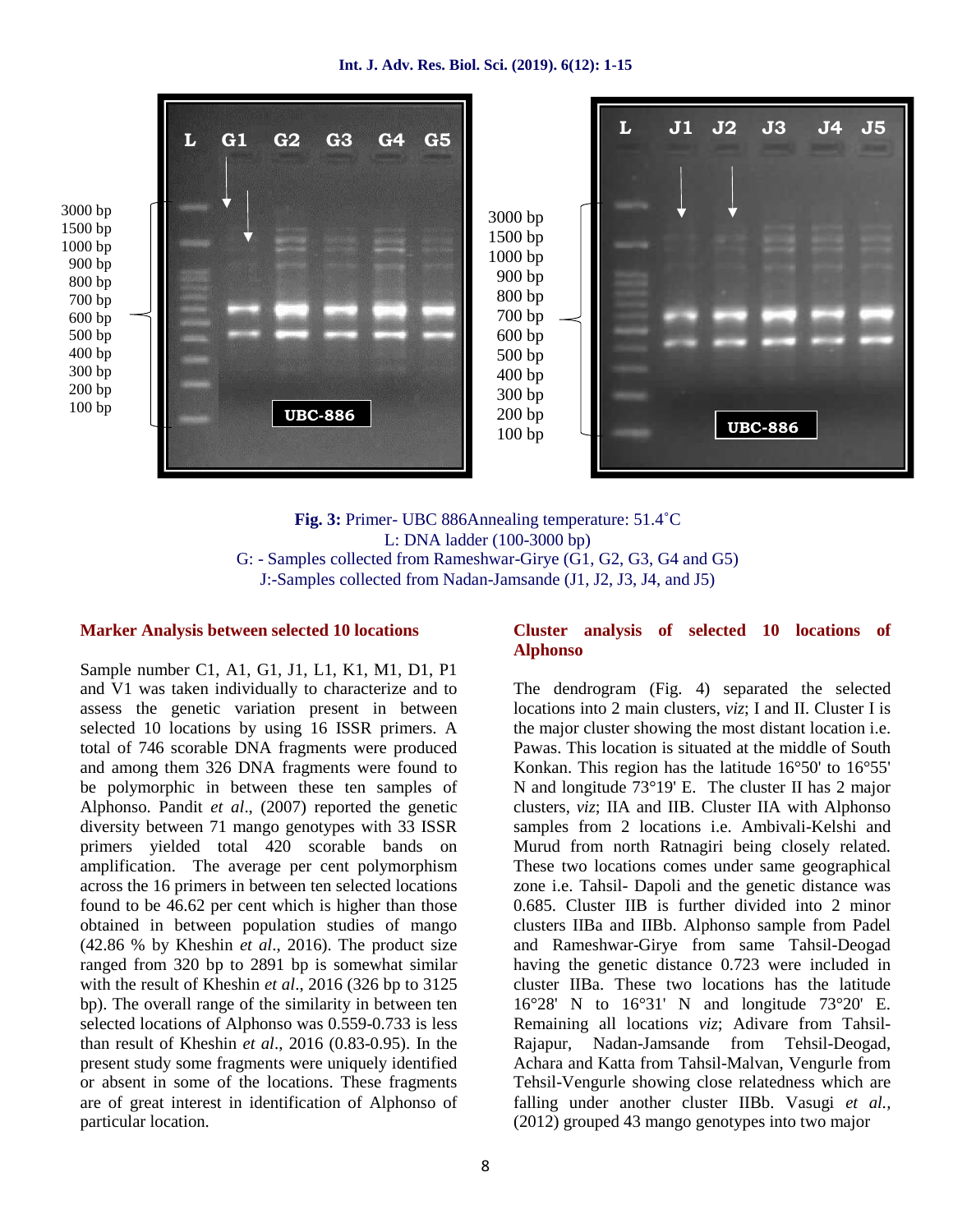clusters, 11 varieties in cluster I whereas; 32 varieties were grouped in cluster II. The mango samples does not show a very much marked differences among themselves as the mango samples analyzed belonged to the single region i.e. South Konkan. The vicinity to sea side had a great effect on the mango samples which brought about very minor differences in genetic character among the samples. The similar results were

also obtained by Karihaloo *et al.,* (2003) who showed that a high diversity within the regions of India and confirmed that this is not surprising given that the mango is a cross-pollinated plant and selecting superior strains according to the taste among naturally produced seedlings has given birth to the commercial cultivars and the observed appreciable range of variation.



**Fig. 4:** UPGMA-based dendrogram based on Jaccard's similarity coefficients showing the genetic relationships of ten selected locations using 16 ISSR markers. I, II are clusters; IIA, IIB, IIBa and IIBb are sub-clusters.

## **ISSR analysis within each location**

Sixteen ISSR primers were used to characterize 50 samples of Alphonso variety. On an average maximum polymorphism percentage was found in Pawas (47.05 %) and minimum polymorphism percentage was observed in Padel (32.18 %). The overall an average maximum similarity found in between five samples of Vengurle (0.648-0.855), whereas minimum in Adivare (0.588-0.730). Bally *et al*., (1996) was observed a genetic dissimilarity of 0.05% among 27 accessions of Kensington Pride using

RAPD marker in previous studies. Addition, Singh *et al*., (2009) detected an intracultivar variability in Banganapalli, Dashehri, and Langra cultivars of mango by using ISSRs. The dendrogram (Fig. 5) of each location separated the 5 Alphonso samples into two main clusters, *viz*: I and II. Clustering of cultivar belonging to different geographic region suggests that they might have evolved from the existing mango gene pool from which they were selected by local people to domesticate them in different areas for cultivation (Vasugi *et al*., 2012).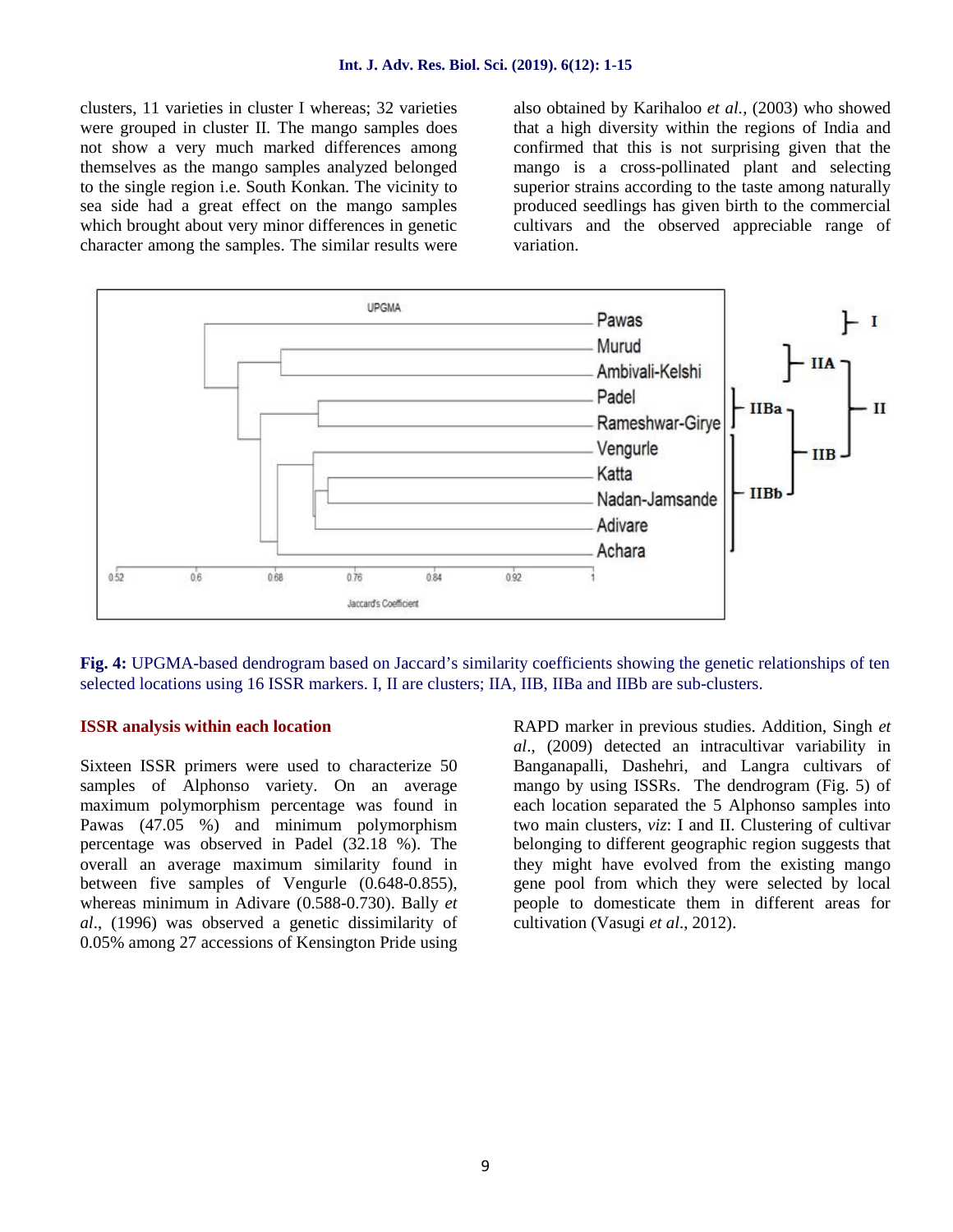# **Achara**



# **Adivare**

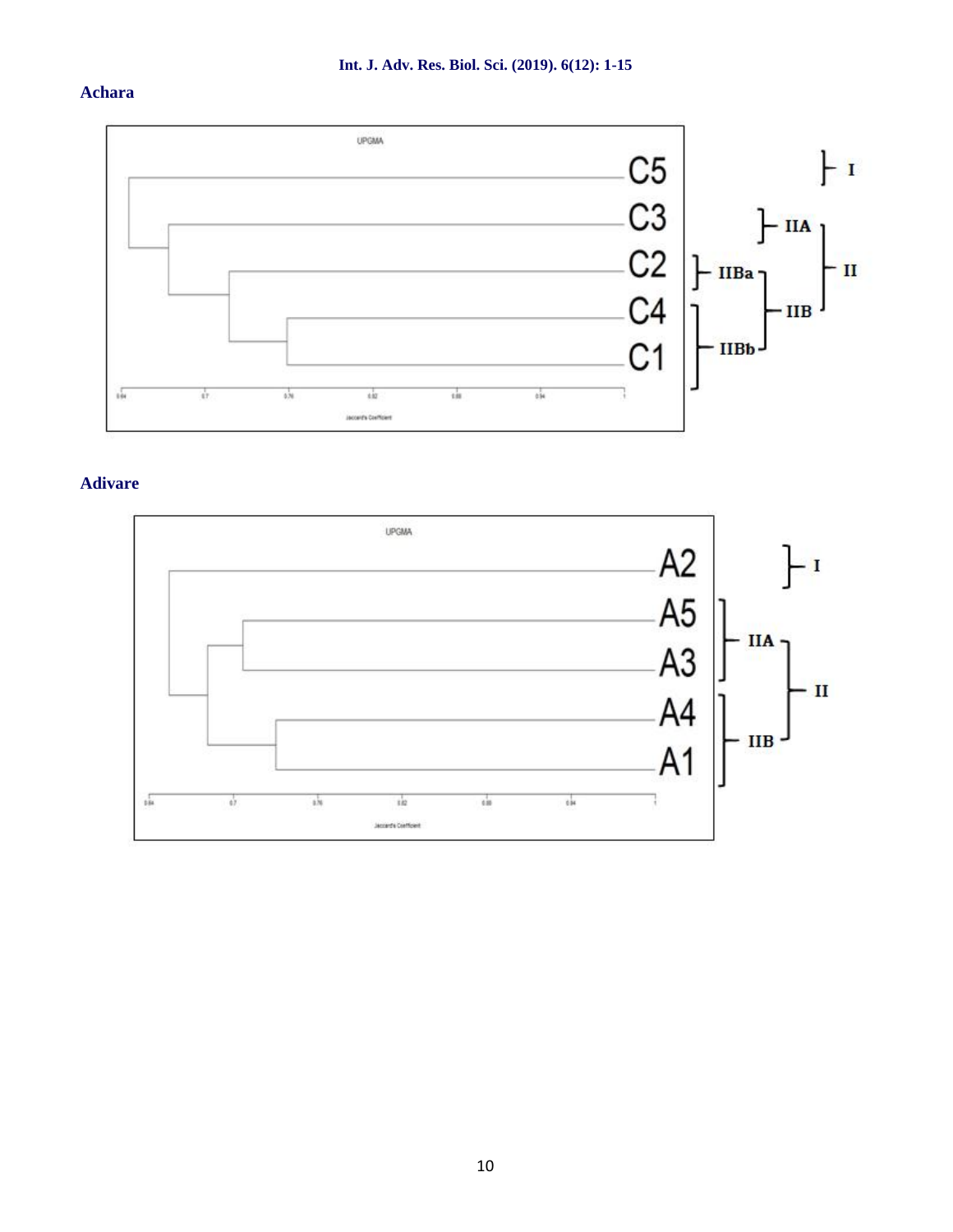# **Rameshwar-Girye**



# **Nadan-Jamsande**



# **Katta**

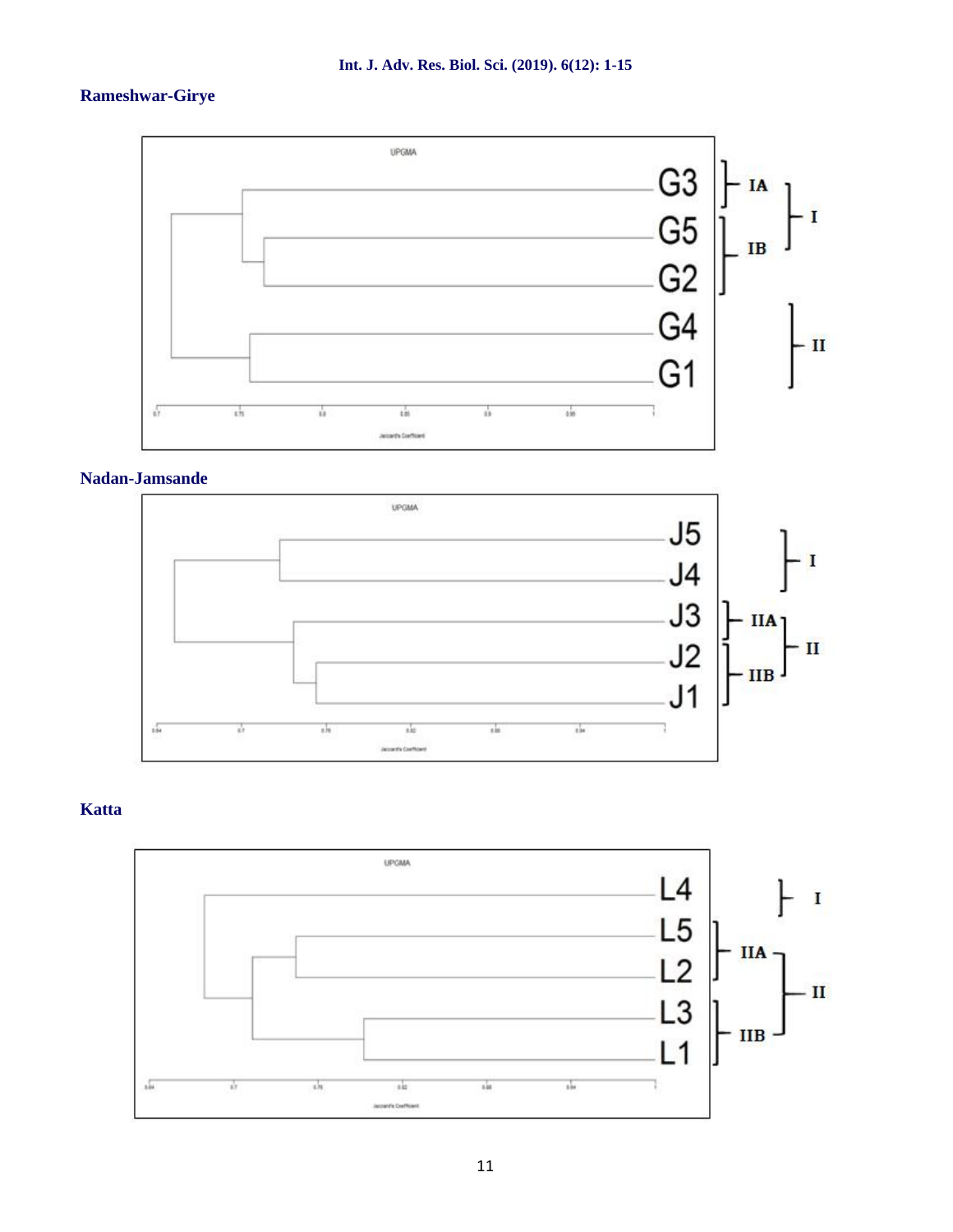# **Ambivali-Kelshi**



# **Murud**



# **Padel**

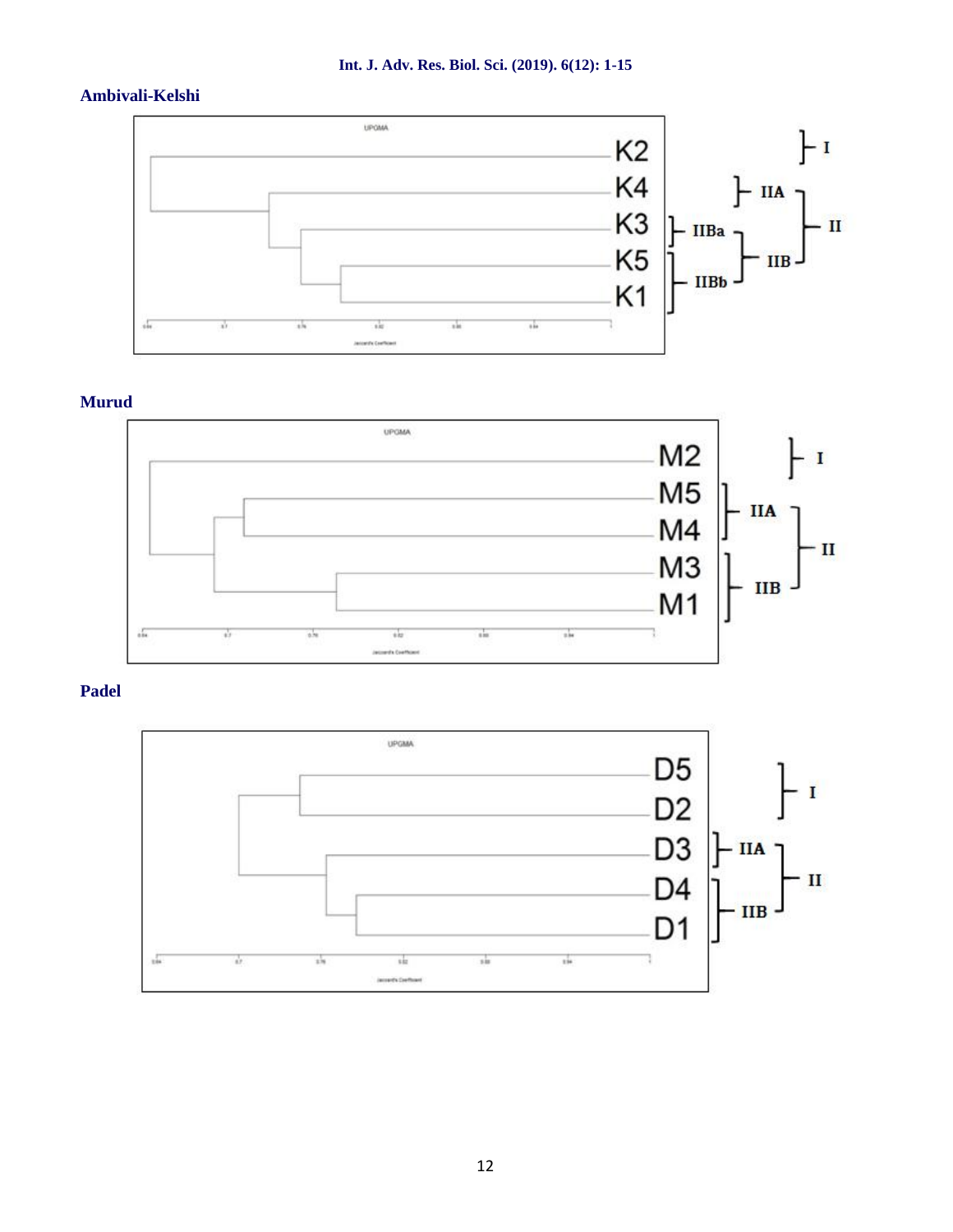

### **Vengurle**



**Fig. 5**: UPGMA based dendrograms based on Jaccard's similarity coefficients showing the genetic relationships in five samples of selected ten locations (Achara, Adivare, Rameshwar-Girye, Nadan-Jamsande, Katta, Ambivali- Kelshi, Murud, Padel, Pawas, Vengurle) using all16ISSR primer. I,II are clusters; IA, IB, IIA, IIB are sub-clusters.

For every location these Alphonso samples are separated because when cultivars from one region are may be grown at other region, they vary in bearing characteristics, fruit quality and time of flowering. Superior chance seedlings selected as cultivars lead to fixation of very high degree of heterozygosity, leading to high variation within region (Archak *et al*., 2014). As with other vegetative propagated clonal crops, the differences among mango cultivars can result from epigenic modifications in response to the environment. Somatic and bud mutations also play a minor role in clonal polymorphism in woody plants. The significant variation among the trees of some clones in mango was observed with respect to fruit characteristics and tree performance (Kumar *et al.,* 2013).

The variation observed in each location due to mango monoembryonic and polyembryonic, based on their ability to reproduce from seeds. Most of the monoembryonic cultivars are propagated vegetatively by grafting or budding onto monoembryonic or polyembryonic seedling rootstocks. There appears to be a considerable variability reported within certain cultivars grafted onto different rootstocks, which attributed either to somatic mutations or to the influence of non-uniform monoembryonic rootstocks (Venkateswarlu, 2013).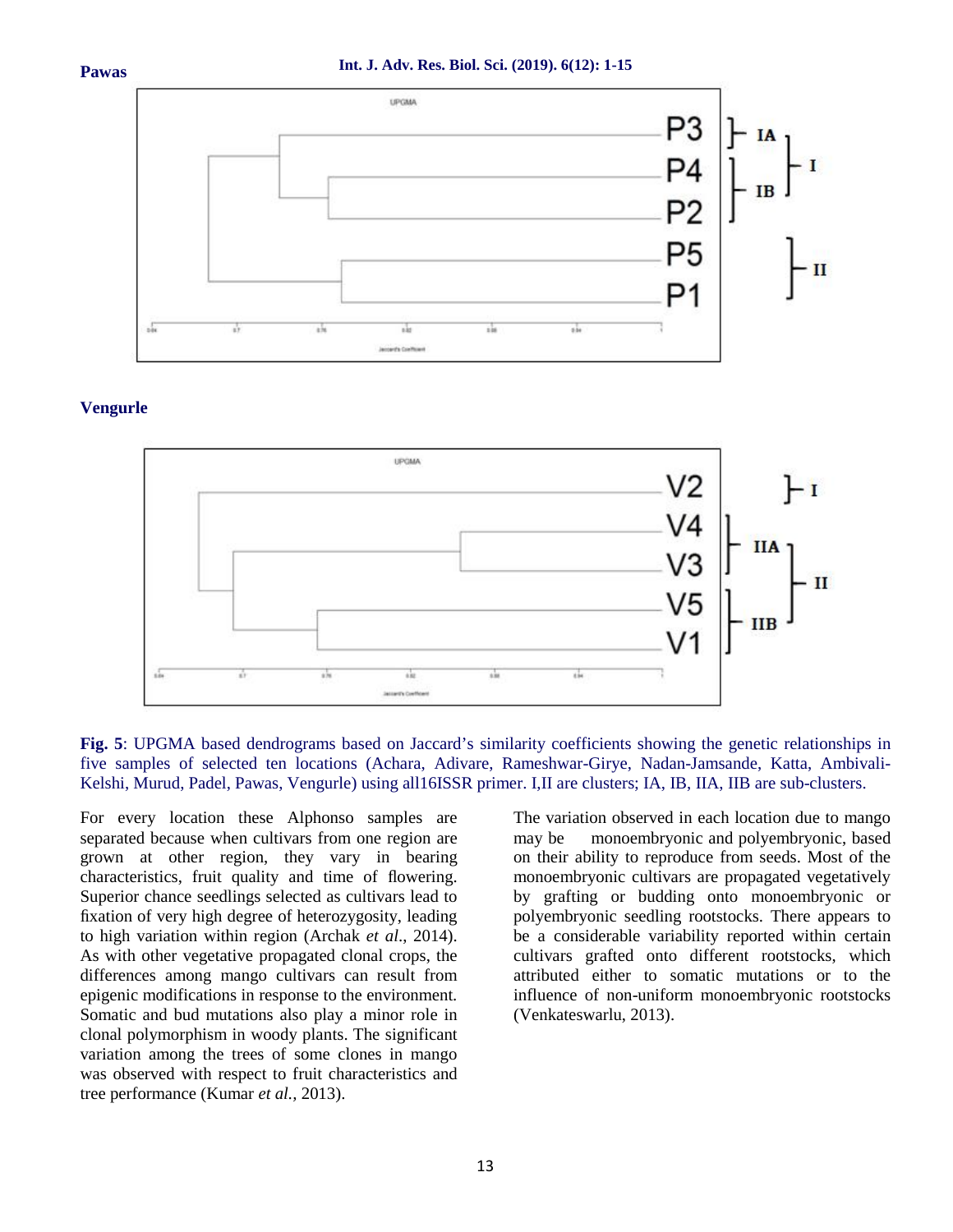Mango, being highly heterozygous, has a large diversity that has resulted from propagation by its seeds. The selected trees having the age more than 20 years. Since the crop is vegetative propagated, the trees of Alphonso cultivar were subjected to sub cloning repeatedly over a period of time, across several geographical locations. This would have resulted in the production of bud sprouts or somatic mutants. Intracultivar study of genome from different locations can confirm whether there are any genetic differences among the location specific clones or not (Dinesh *et al*., 2015). Souza *et al.,* (2011) evaluated genetic variability of mango (*Mangifera indica* L.) accessions, of which 35 originated from Brazil, six from USA, and one from India. These accessions were found to have considerable genetic variability, demonstrating the importance of analyzing each genotype in a collection, to efficiently maintain a germplasm collection.

In Konkan region of Maharashtra where Alphonso is largely cultivated, half-sib stones will be invariably used for raising the rootstocks for grafting Alphonso variety. The rootstock effect on scion appeared to be the same, which was evident in the absence of clonal variations in scion material as clones of the Konkan region of Maharashtra (Manchekar, 2008). Due to such problems Alphonso mango has variation within location also.

This study is important for detecting the distinctness of the same variety from different geographical locations and also for identification of desirable samples and it's utilization for further breeding program. But this variation indicates that there is need to maintain original genotype of Alphonso because genetic variation obtained within different plant samples of same location is not expected.

# **References**

- Archak, S., Gaikwad A. B. and Gautam D. 2014. Molecular Genetic Diversity Analysis of Commercial Mango (*Mangifera indica* L.) Cultivars Employed as Parents in Hybrid. Indian J. Plant Genet. Retour., 27(3): 209-216.
- Ariffin, Z., M. S. MdSah, S. Idris, and Hashim, N. 2015. Genetic Diversity of Selected Mangifera Species Revealed by Inter Simple Sequence Repeats Markers. International Journal of Biodiversity, DOI:10.1155/2015/458237.
- Bally, I. S. E., G. C. Graham and Henry, R. J. 1996. Genetic diversity of Kensington mango in Australia. Australian Journal of Experimental Agriculture, 36: 243-247.
- Dinesh, M. R., K.V. Ravishankar, B. Sthapit, V. A. Parthasarathy, B. S. Sandya, P. Nischita and Lavanya,B. 2015. Genetic Diversity Studies in Certain Indigenous Mango (*Mangifera indica* L) Varieties. Indian J. Plant Genet. Resour.,28(1): 153-160.
- Doyle, J. J. and Doyle, J. L. 1990. Isolation of plant DNA from fresh tissue. Focus,12: 13-15.
- Gajera, H. P., R. S. Tomar, S. V. Patel, R. R. Viradia and Golakiya,B. A. 2011. Comparison of RAPD and ISSR markers for genetic diversity analysis among different endangered *Mangifera indica* genotypes of Indian Gir forest region. J. Plant Biochem. Biotechnol., 20(2): 217–223.
- Karihaloo, J. L., Y. K. Dwivedi, S. Archak and Gaikwad,A. B. 2003. Analysis of genetic diversity of Indian mango cultivars using RAPD markers. The Journal of Horticultural Science and Biotechnology, 78(3): 285-289.
- Kheshin, M. A., H. A. Sayed and AbdAllatif,A. M. 2016. Morphological and Molecular Analysis of Genetic Diversity among Some 'Sukkary' Mango (*Mangifera indica* L.) Genotypes. Journal of Horticultural Science & Ornamental Plants, 8(1): 01-10.
- Kostermans, A. J. and Bompard, J. M. 1993. The Mangoes: their Botany, Nomenclature, Horticulture and Utilization. London, Academic Press. pp. 233.
- Kumar, M., V. Ponnuswami1, P. Nagarajan, P. Jeyakumar and Senthil,N. 2013. Molecular characterization of ten mango cultivars using simple sequences repeat (SSR) markers. Afr. J. Biotechnol., 12(47): 6568-6573.
- Manchekar, M. D. 2008, Clonal variability studies in Alphonso Mango (*Mangifera indica* L.) by using phenotypic characters and molecular markers. M.Sc. (Agri.) Thesis, University of Agriculture Sciences, Dharwad.
- Mukherjee, S. K. 1953. The mango its botany, cultivation, uses and future improvement, especially as observed in India. Econ. Bot., 7: 130– 162.
- Padwale, V. D. 2012. Assessment of genetic variation in mango (*Mangifera indica* L.) Cv. Alphonso by using RAPD Markers. M. Sc. (Agri.) Thesis submitted to Dr. B. S. K. K. V., Dapoli.